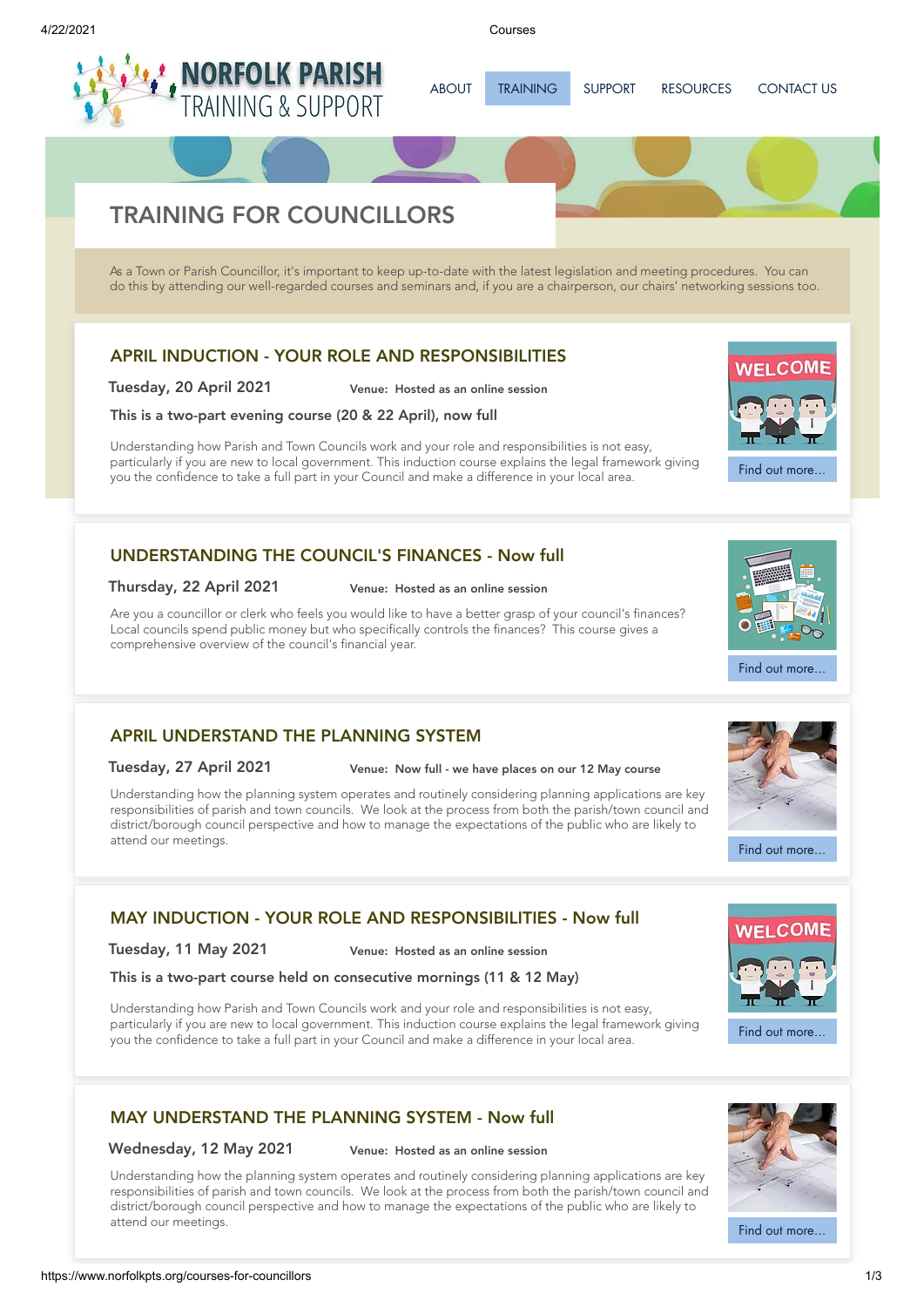# MAY CHAIRS [NETWORKING](https://www.norfolkpts.org/courses/MAY-CHAIRS-NETWORKING-MORNING) MORNING

### Wednesday, 19 May 2021 Venue: Hosted as an online session

We've been successfully supporting your clerks for some time at our regular networking mornings. Then at a chairmanship course in October 2019 we were asked to run a networking morning for chairpeople: a forum to talk to others in the same role to sound out ideas and ask us for support. These networking mornings have received fantastic feedback so if you are a chairperson or vice-chairperson and would like to connect with others with the same role, let us know.

### MAY [COUNCILLORS](https://www.norfolkpts.org/courses/MAY-COUNCILLORS-NETWORKING-MORNING) NETWORKING MORNING

### Thursday, 20 May 2021 Venue: Hosted as an online session

We've been supporting clerks and chairpeople at our regular networking mornings for some time and recently were asked, "what about councillors?" This informal session is for councillors who want to understand their role better and to ask/share ideas.

### DATA [PROTECTION](https://www.norfolkpts.org/courses/DATA-PROTECTION---GETTING-IT-RIGHT) - GETTING IT RIGHT

### Wednesday, 9 June 2021 Venue: Hosted as an online session

This course guides you through the requirements of data protection legislation to ensure that your council is compliant. Your council needs to manage, review and record how it deals with data protection, along with subject access requests and data breaches.

# CHAIRING [SUCCESSFUL](https://www.norfolkpts.org/courses/CHAIRING-SUCCESSFUL-MEETINGS) MEETINGS

Thursday, 10 June 2021 Venue: Hosted as an online session (unless we are able to meet face-to-face in June 2021)

This is a two-part course on consecutive Thursday mornings (10 & 17 June)

You've been to many meetings in your working life but how are local council meetings different? Our course provides you with the techniques to structure council meetings professionally and get the best contributions from the meeting participants.

# JUNE INDUCTION - YOUR ROLE AND [RESPONSIBILITIES](https://www.norfolkpts.org/courses/JUNE-INDUCTION---YOUR-ROLE-AND-RESPONSIBILITIES)

Thursday, 10 June 2021 Venue: Hosted as an online session

Two-part course on consecutive Thursday evenings: 10 & 17 June

Understanding how Parish and Town Councils work and your role and responsibilities is not easy, particularly if you are new to local government. This induction course explains the legal framework giving you the confidence to take a full part in your Council and make a difference in your local area.

# [UNDERSTANDING](https://www.norfolkpts.org/courses/UNDERSTANDING-THE-COUNCIL) THE COUNCIL'S FINANCES

Monday, 21 June 2021 Venue: Hosted as an online session

Are you a councillor or clerk who feels you would like to have a better grasp of your council's finances? Local councils spend public money but who specifically controls the finances? This course gives a comprehensive overview of the council's financial year.



Find out [more...](https://www.norfolkpts.org/courses/UNDERSTANDING-THE-COUNCIL)



THE [ESSENTIAL](https://www.norfolkpts.org/courses/THE-ESSENTIAL-UPDATE-SEMINAR) UPDATE SEMINAR





Find out [more...](https://www.norfolkpts.org/courses/CHAIRING-SUCCESSFUL-MEETINGS)



Find out [more...](https://www.norfolkpts.org/courses/MAY-CHAIRS-NETWORKING-MORNING)

Find out [more...](https://www.norfolkpts.org/courses/MAY-COUNCILLORS-NETWORKING-MORNING)